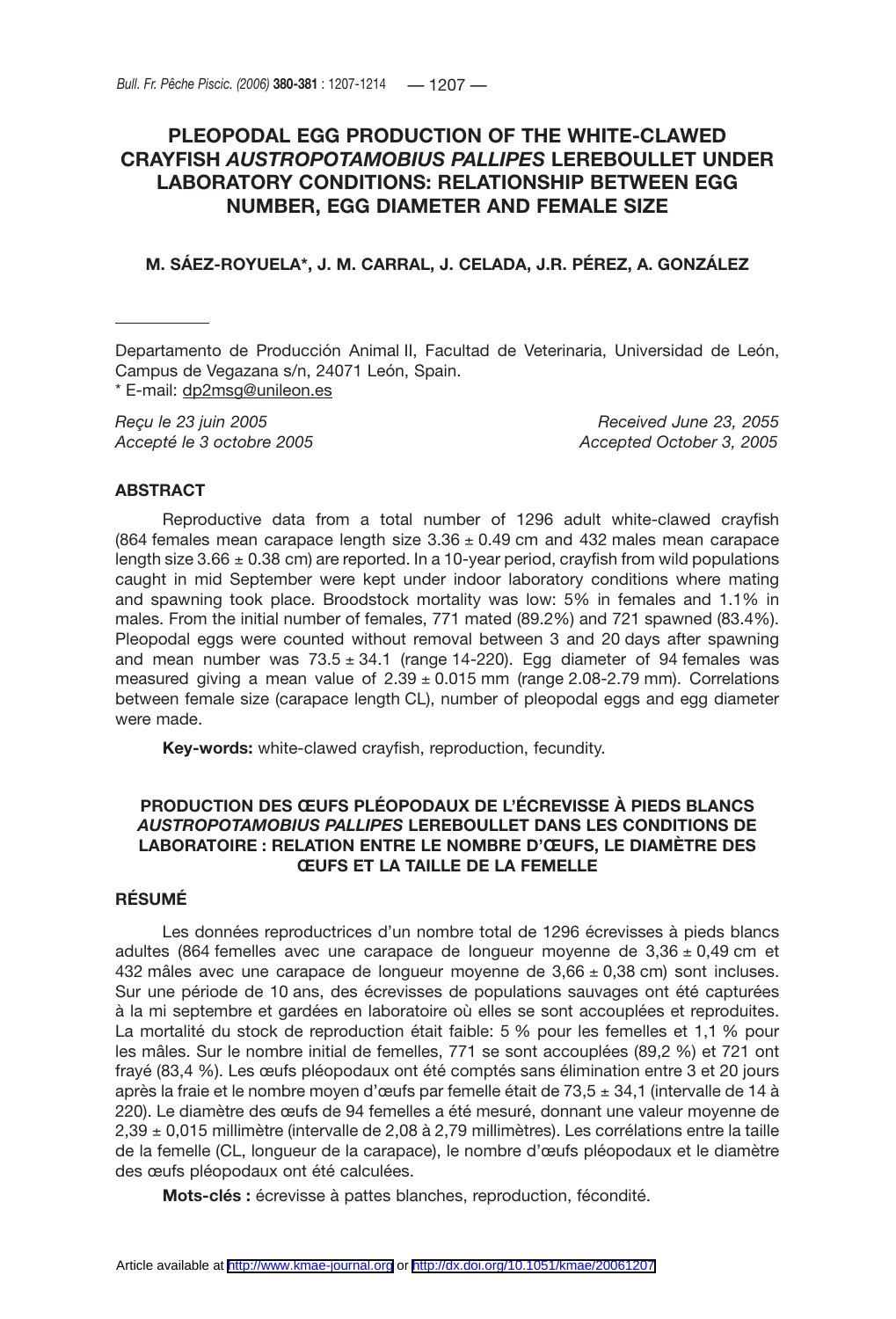### **INTRODUCTION**

In the different cultured crustaceans the number of spawned eggs has great variability. According to LEE and WICKINS (1992), penaeid shrimps have the highest fecundity with mean values between 200,000 and 1,000,0000 followed by the freshwater prawn (*Machrobrachium rosenbergii*) with an egg production ranging between 20,000 and 80,000 and the lobster (*Homarus* spp) with a range between 5,000 and 80,000. Freshwater crayfishes, especially astacids, have the lowest fecundity, with values usually fewer than 250 eggs (MOMOT, 1991; REYNOLDS, 2002).

Among European astacids, the white-clawed crayfish (*Austropotamobius pallipes* Lereboullet) has the lowest fecundity as reported in different studies on wild populations (BROWN and BOWLER, 1977) and under laboratory conditions (MATTHEWS, 1992; CARRAL *et al*., 1994, 2000; CELADA *et al*., 2001).

It has been proved that female size and pleopodal egg number are positively correlated (RHODES and HOLDICH, 1982; BREWIS and BOWLER, 1985; CARRAL *et al*., 1994). This relationship is under a strong environmental influence and factors such as trophic conditions or year to year differences can determine marked differences in fecundity (REYNOLDS, 2002).

Egg size also has an influence on the number of pleopodal eggs, as has been described in different crustacean species (LEE and WICKINS, 1992). In freshwater crayfishes, ABRAHAMSSON (1973) stated that species with higher pleopodal fecundity spawned small eggs. Thus, the egg production of *Pacifastacus leniusculus* is approximately 90% higher than in *Astacus astacus* and the diameter of signal crayfish eggs is 27.3% smaller than that of noble crayfish eggs.

The egg number decreases throughout the embryonic development (MASON, 1977; CELADA *et al*., 1988; WOODLOCK and REYNOLDS, 1988; TAUGBØL and SKURDAL, 1990a, 1990b; REYNOLDS *et al*., 1992) and thus the period lapsed from spawning should be considered when data obtained by different authors are compared.

To sum up, the number of pleopodal eggs shows a great variability due to several factors such as population, year of breeding, female size and stage of embryonic development. In order to minimize some of the factors affecting this variability, the aim of this paper is to record the reproductive parameters in *A. pallipes* obtained under laboratory conditions during ten consecutive years.

### **MATERIAL AND METHODS**

A total number of 864 females and 432 males of white-clawed crayfish from 13 populations located in the province of León (Spain) were caught in mid-September over a period of ten consecutive years. Crayfish were transferred to laboratory facilities where the last part of gonadal development, mating, and spawning and egg development took place.

During the reproductive process, the animals were kept in 1  $\text{m}^2$  fibre-glass tanks provided with shelters. Water was supplied in a flow-through system at a rate of 1.5 l/min at temperatures between 8°C and 13°C.

Mean carapace length (CL) of egg bearing females included in the study ( $n = 721$ ) was  $3.36 \pm 0.49$  cm (range: 2.05-4.75 cm). Mean size (CL) of males was  $3.66 \pm 0.38$  cm (range: 3.41-4.32 cm). Male: female ratio was 1: 2.

Broodstock mortality, mating and spawning percentage were recorded. Number of pleopodal eggs was counted without removal between 3 and 20 days after spawning,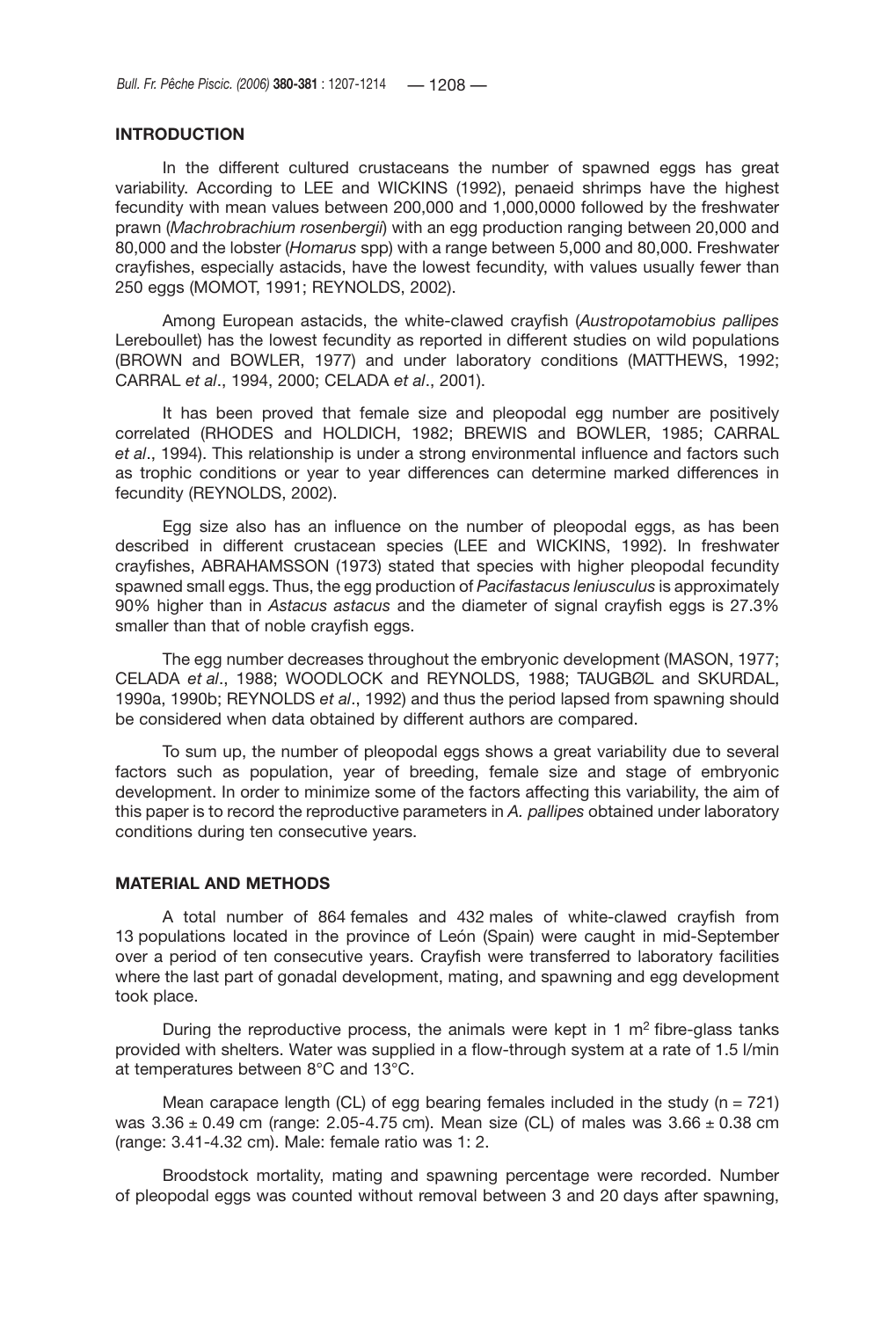during the first phases of embryonic development, corresponding to the first cell divisions, according to CELADA *et al*. (1985, 1991).

To establish the relationships between female size and number and average diameter of pleopodal eggs, a group of 94 females was used (mean  $CL = 3.42 \pm 0.35$  cm, range 2.81-4.46 cm). Eggs were counted without removal and a sample of three eggs per female was removed in order to measure their diameters. In all cases, twenty five days had elapsed from spawning (phase III: the blastosphere).

Data were analysed using the software Statistica 6.0. (Statsoft, Inc., Tulsa, Oklahoma, USA). Raw and logarithmic transformed data were analysed by the Pearse Product-Moment correlation method. The significance level was P < 0.05.

### **RESULTS**

Percentage of mortality was 5% (females) and 1.1% (males). From the surviving females, 93.9% were mated and 87.8% spawned. The mean number of pleopodal eggs was  $76.2 \pm 35.8$  (range: 14-220). Figure 1 shows the plot of linear regression between female size and egg number (Number of pleopodal eggs =  $-96.96 + 51.216$ <sup>\*</sup>CL;  $r = 0.71$ ). As shown in Figure 2, the relationship between log transformed data gives a value of the constant b of 2.432 (Log number of pleopodal eggs =  $0.556 + 2.432*$ log CL).

The mean egg diameter was  $2.39 \pm 0.015$  mm (range: 2.08-2.79 mm). Figure 3 shows the plot of linear regression between female size and egg diameter. The correlation coefficient was positive but low  $(r = 0.14)$  and non significant. The formula of regression analysis of log transformed data was: Log diameter of pleopodal eggs = – 0.081 + 0.629∗log  $CL, r = 0.63$ ).



### **Figure 1**

**The relationship between female size (CL) and pleopodal egg number.**

#### **Figure 1**

**Relation entre la taille de la femelle (CL) et le nombre d'œufs pléopodaux.**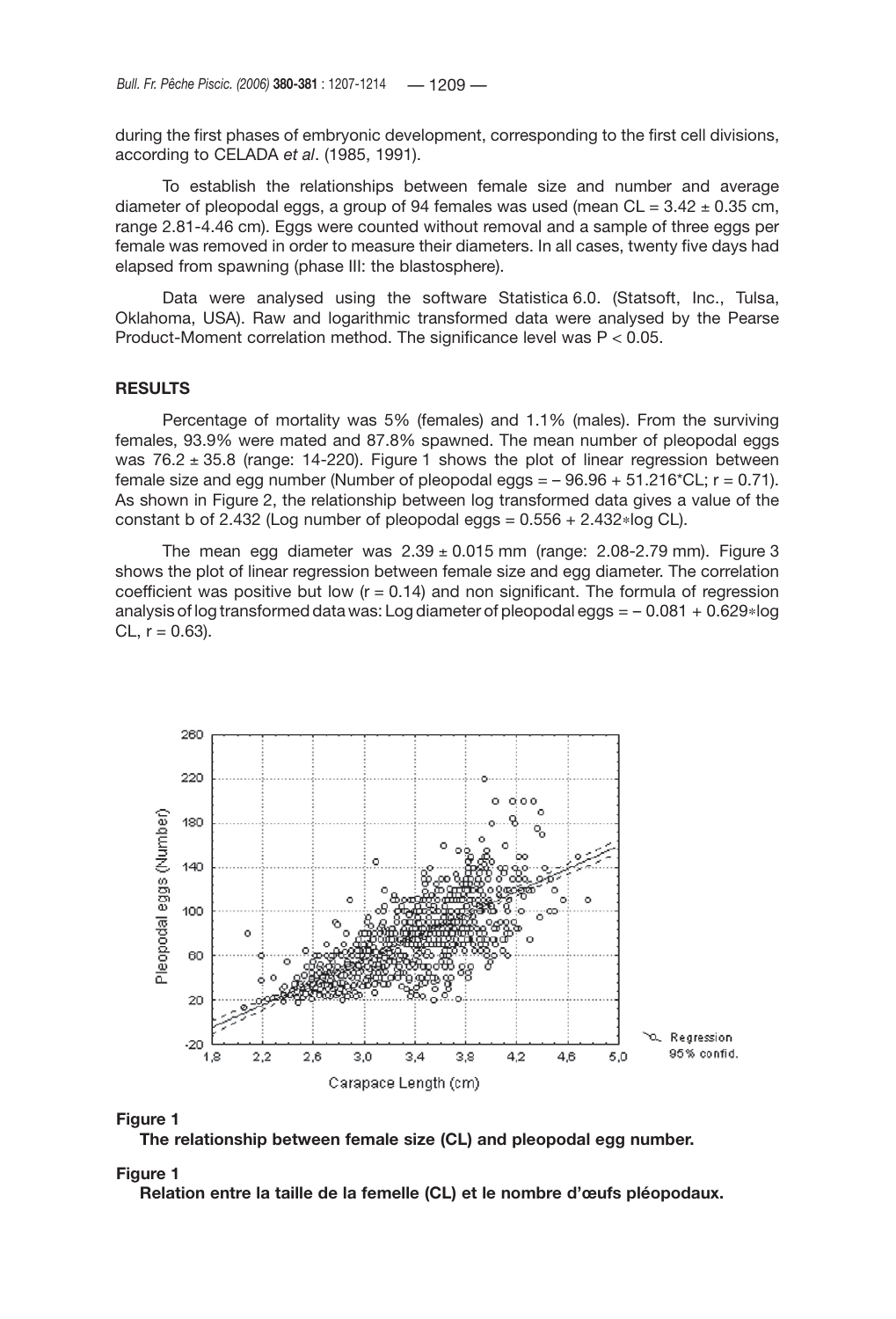

## **Figure 2**

**The relationship between log of female size (CL) and log of pleopodal egg number.**

## **Figure 2**

**Relation entre le logarithme de la taille de la femelle (CL) et le logarithme du nombre d'œufs pléopodaux.**



### **Figure 3**

**The relationship between female size (CL) and pleopodal egg diameter.**

## **Figure 3.**

**Relation entre la taille de la femelle (CL) et le diamètre des œufs pléopodaux.**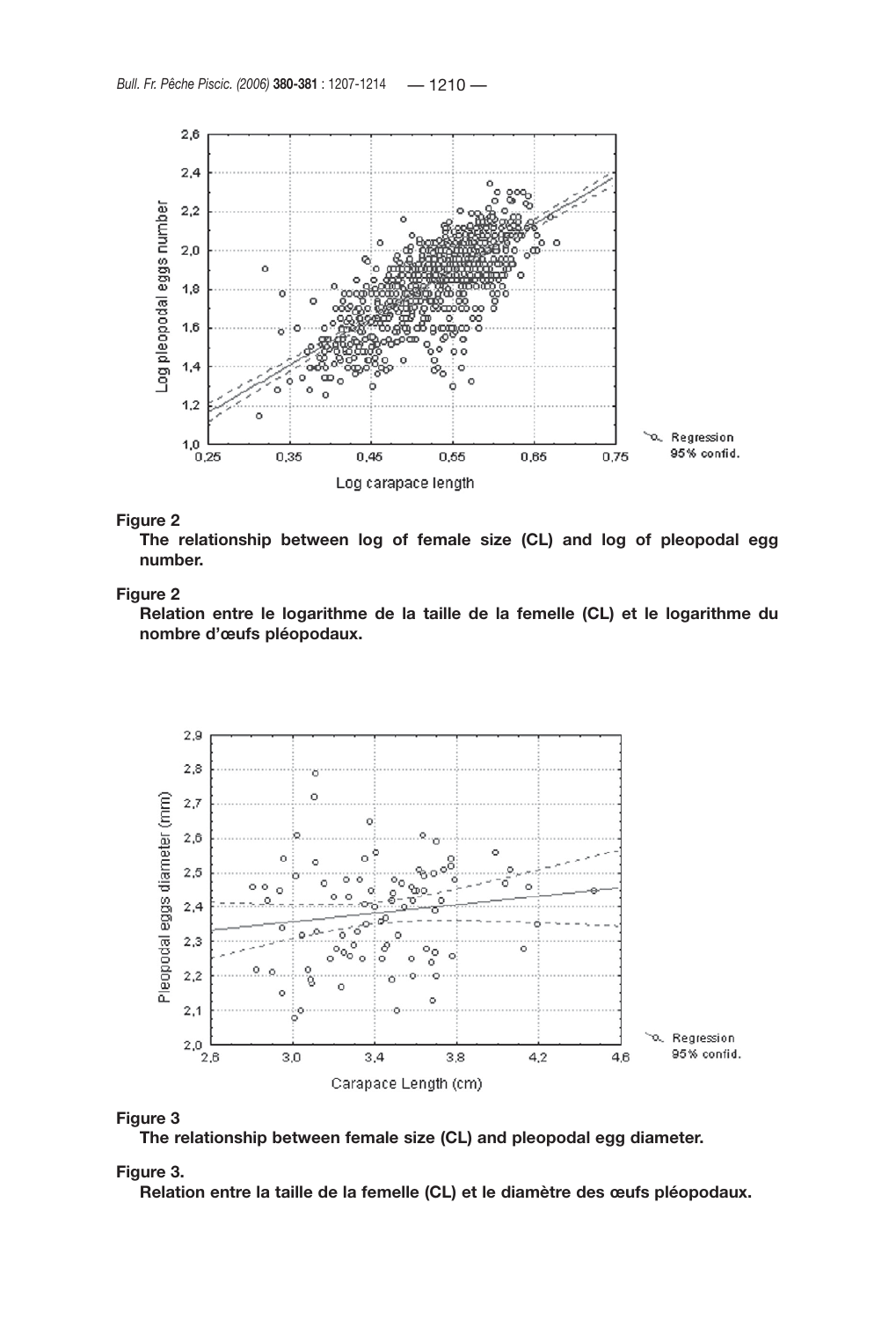



### **Figure 4.**

**Relation entre le nombre d'œufs et le diamètre moyen de l'œuf.** 

The relationship between egg number and diameter is shown in Figure 4. The correlation coefficient was negative ( $r = -0.05$ ) and non significant. The formula of regression analysis of log transformed data was: Log number of pleopodal eggs = 0.794 + 3.973∗log egg diameter,  $r = 0.99$ ).

## **DISCUSSION**

The mating and spawning percentages obtained were high (93.9% and 87.8%, respectively) and similar to those obtained in *A. astacus* and *A. pallipes* under laboratory conditions (TAUGBØL and SKURDAL, 1989, 1990a,b; CARRAL *et al*., 1994, 2000, CELADA *et al*., 2001).

As in previous studies, the number of pleopodal eggs was positively correlated with female size. Correlation coefficients reported by different authors have shown a high variability. So, RHODES and HOLDICH (1982), BREWIS and BOWLER (1985), O'KEEFFE (1986) and CARRAL *et al*. (1994) obtained in *A. pallipes* the following coefficients: 0.53, 0.93, 0.51 and 0.72, using data from 123, 59, 50 and 304 egg-bearing females, respectively. These differences are probably related to the different numbers of animals, different populations, reproductive seasons and the phase of embryonic development. In our study, these possible causes of variability were reduced using a high number of animals coming from 13 populations, during ten consecutive breeding seasons and recording egg number a few days after spawning.

The relationship between log pleopodal egg number and log size has been recommended to stabilize the variance in fecundity in crustaceans. SOMERS (1991), stated that this relationship based on an allometric model (log  $y = log(a) + b log(x)$ ) differs by a factor of 3. In agreement with the data obtained by HARLIOĞLU *et al*. (2004) for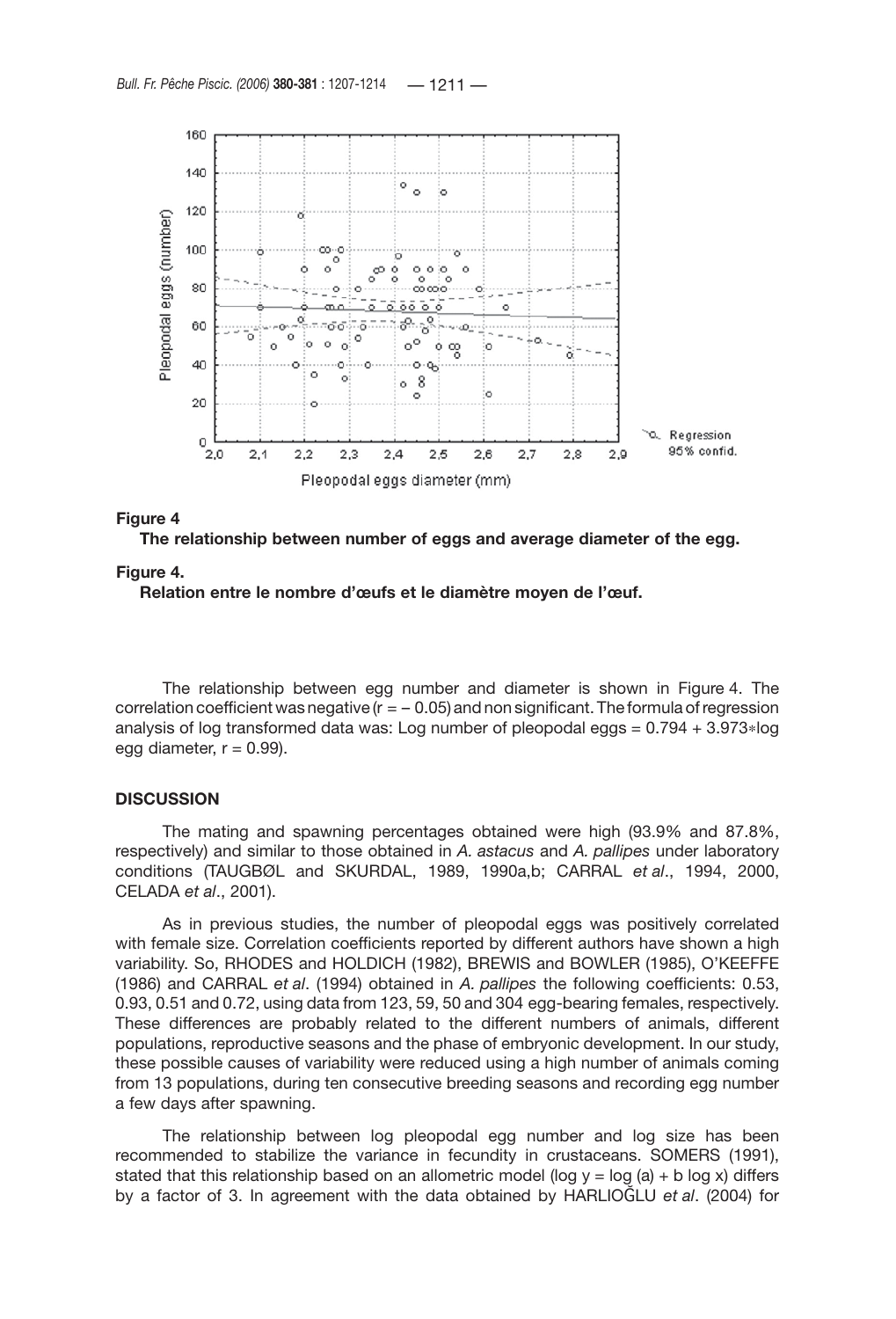*Astacus leptodactylus*, the value of the slope (Figure 2) was lower than 3 (2.4318) showing the absence of a simple volumetric relationship.

In general terms, larger females usually produce more eggs but for long-lived crayfish species, as *A. pallipes*, old females can show a reduced fecundity (MOMOT, 1984). According to this statement, we found a relatively low pleopodal egg production (less than 60) in big females (see Figure 1). But more important variability on fecundity has been recorded for a given female-size. This fact, previously reported by CARRAL *et al*. (1994) and HARLIOĞLU *et al*. (2004), was also observed in this study (i.e. females of 3.45 cm CL had 100, 87, 83, 70, 35 and 23 eggs).

In accordance with our results, LAHTI and LINDQVIST (1983) did not find a significant correlation between female size and egg diameter in *A. astacus*. However, and in agreement with WOODLOCK and REYNOLDS (1988), larger females usually have bigger eggs, although variability in egg size of the spawn is high. Other factors, such as the feeding regime during ovarian development, should also be considered.

The correlation between egg number and diameter was negative but low (Figure 4). However, this correlation is more evident among different species as those with higher fecundity spawn smaller eggs. Thus, although white-clawed crayfish carry fewer eggs than *A. lepyodactylus* and *P. leniusculus* they are larger (LOWERY, 1988).

Log transformation led to a marked increase of correlation coefficient between female size and egg diameter (0.63) and between egg number and diameter (0.99) and thus can be recommended for prediction purposes.

### **REFERENCES**

- ABRAHAMSSON S., 1973. The crayfish *Astacus astacus* in Sweden and the introduction of the american crayfish *Pacifastacus leniusculus*. *In*: S. ABRAHAMSSON (Ed.). *Freshwater Crayfish*, *I*, 27-40.
- BREWIS J.M., BOWLER K., 1985. A study of reproductive females of the freshwater crayfish *A. pallipes. Hydrobiologia*, *121*, 145-149.
- BROWN D.K., BOWLER K., 1977. A population study of the British freshwater crayfish *Austropotamobius pallipes* (Lereboullet). *Freshwater Crayfish*, *3*, 35-50.
- CARRAL J.M., CELADA J.D., GONZÁLEZ J., SÁEZ-ROYUELA M., GAUDIOSO V.R., 1994. Mating and spawning of freshwater crayfish *Austropotamobius pallipes* Lereboullet, under laboratory conditions. *Aquaculture and Fisheries Management*, *25*, 721-727.
- CARRAL J.M., CELADA J.D., MUÑOZ C., SÁEZ-ROYUELA M., PÉREZ J.R., 2000. Effects of the presence or absence of males throughout spawning and maternal incubation on the reproductive efficiency of astacid crayfish *(Austropotamobius pallipes*) under controlled conditions. *Invertebrate Reproduction and Development*, *38 (1),* 1-5.
- CELADA J.D., GAUDIOSO V.R., DE PAZ P., FERNÁNDEZ R., 1985. Identification et chronologie des phases de développement des œufs de l'écrevisse (*Pacifastacus leniusculus* Dana) par l'observation directe. *La Pisciculture Française*, *82*, 5-8.
- CELADA J.D., CARRAL J.M., GAUDIOSO V.R., TEMIÑO C., FERNANDEZ R., 1988. Effects of thermic manipulation throughout egg development on the reproductive efficiency of the freshwater crayfish (*Pacifastacus leniusculus* Dana). *Aquaculture*, *72*, 341-348.
- CELADA J.D., CARRAL J.M., GONZÁLEZ J., 1991. A study on the identification and chronology of the embryonic stages of the freshwater crayfish *Austropotamobius pallipes* (Lereboullet, 1858). *Crustaceana, 61 (3)*, 225-232.